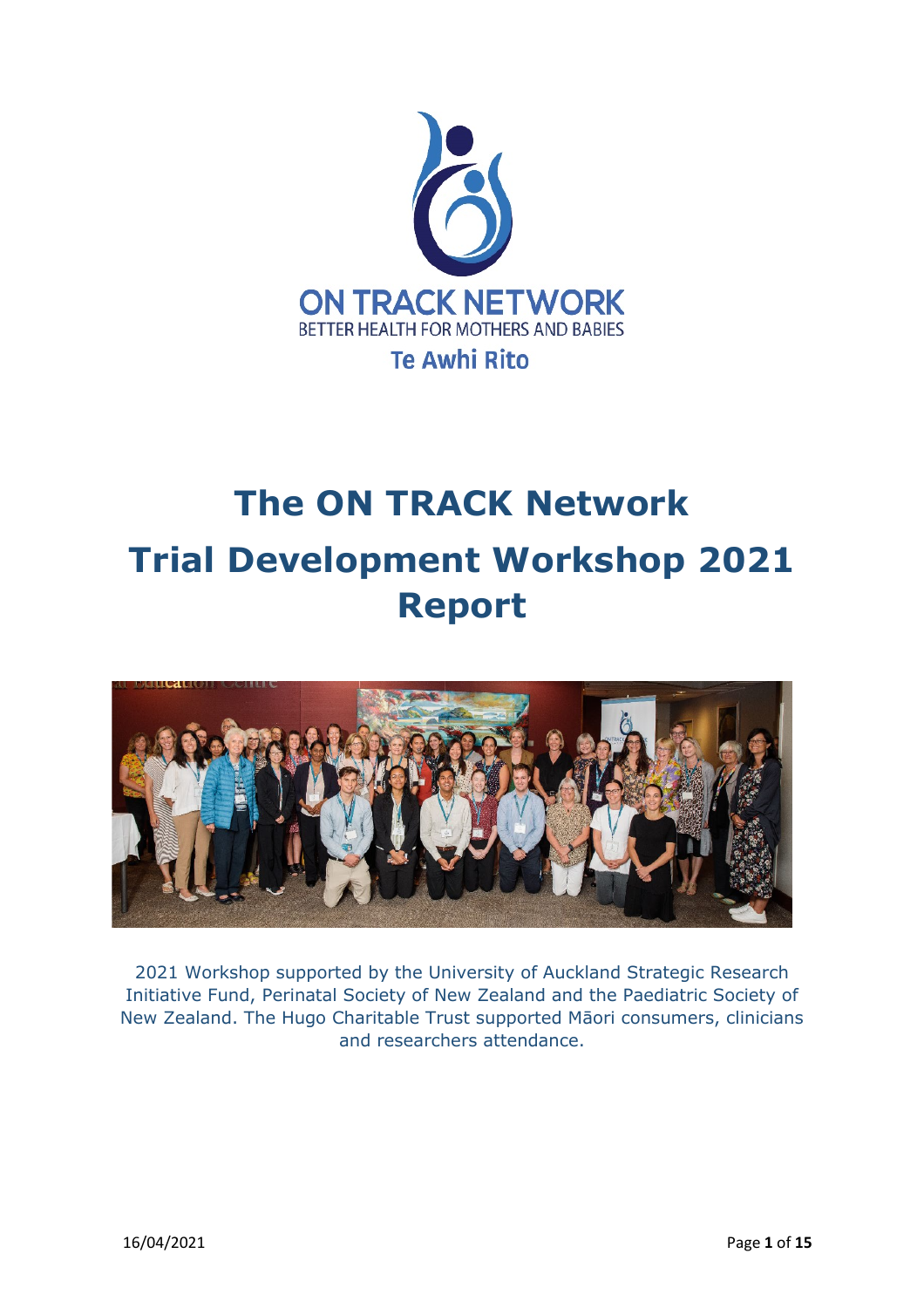## **Contents**

| The 2021 ON TRACK Network Trial Development Workshop4 |  |
|-------------------------------------------------------|--|
|                                                       |  |
|                                                       |  |
|                                                       |  |
|                                                       |  |
|                                                       |  |
|                                                       |  |
|                                                       |  |
|                                                       |  |
|                                                       |  |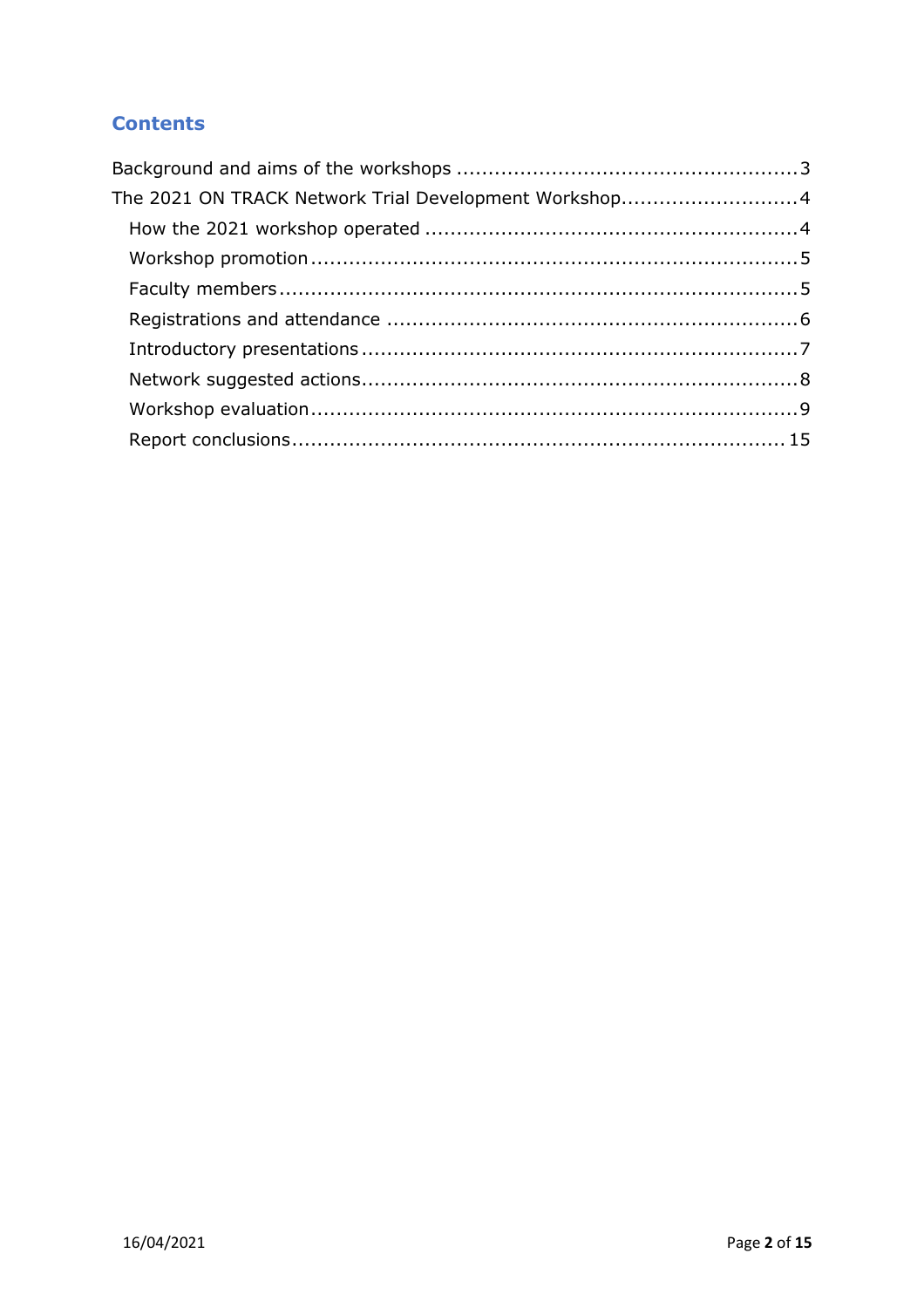## **Background and aims of the ON TRACK Network Trial Development Workshops**

The ON TRACK Network hosts an annual Trial Development Workshop to support the Network's mission to capacity-build and integrate high-quality clinical trials into clinical practice across New Zealand. The workshops aim to help maternal and perinatal health researchers develop their clinical trial ideas to a level ready for competitive grant funding. The workshops do this by providing clinical trials research education, resources, collaboration and networking.

Trial Development Workshops have an established track record that leads to grant submissions with several concepts evolving into funded clinical trials or active research in preparation for future clinical trials. Examples include:

- Peer review of induction of labour requests to improve adherence to a national guideline: a stepped wedge randomised trial (2020). This trial has been submitted to the Health Research Council of New Zealand (HRC) for funding.
- Intravenous iron versus blood transfusion for moderate-severe postpartum anaemia (2019). The Concept Lead Investigator has been awarded a HRC Clinical Research Training Fellowship to undertake a PhD and complete feasibility and preliminary studies with the intention of conducting a future multicentre randomised controlled trial.
- Maternal posture for fetal malposition in labour to improve labour and birth outcomes for mothers and babies (2018). The Concept Lead Investigator is now undertaking a series of studies within a PhD investigating the feasibility of a randomised controlled trial.
- The OBLIGE Trial (2017) is a multicentre trial comparing the use of outpatient balloon versus inpatient prostaglandin for induction of labour. The trial includes 12 sites across New Zealand and is funded by the HRC, the Auckland Academic Health Alliance and multiple smaller local grants.
- The LATTE Trial (2017) to assess the effect of caffeine on neurodevelopment in late preterm babies has completed a preliminary dosage trial funded by the HRC. Analysis of the dosage trial is underway and is likely to lead to a larger national multi-centre trial which will be developed at a future workshop.
- The C\*STEROID Trial (2017) will explore the effect of antenatal corticosteroids prior to planned caesarean section delivery from 35+0 weeks gestation on neonatal health. The C\*STEROID Feasibility study, funded by Cure Kids, Lottery Health, and the Hugo Charitable Trust, completed recruitment across three New Zealand sites in March 2020. A HRC project grant now supports the roll out of a national, multi-centre trial with five sites already recruiting.
- The PINTO study (2017) to assess whether early intervention for women with pre-diabetes in pregnancy may improve pregnancy outcome has been developed into an observational study to gain additional data to support a future randomised trial.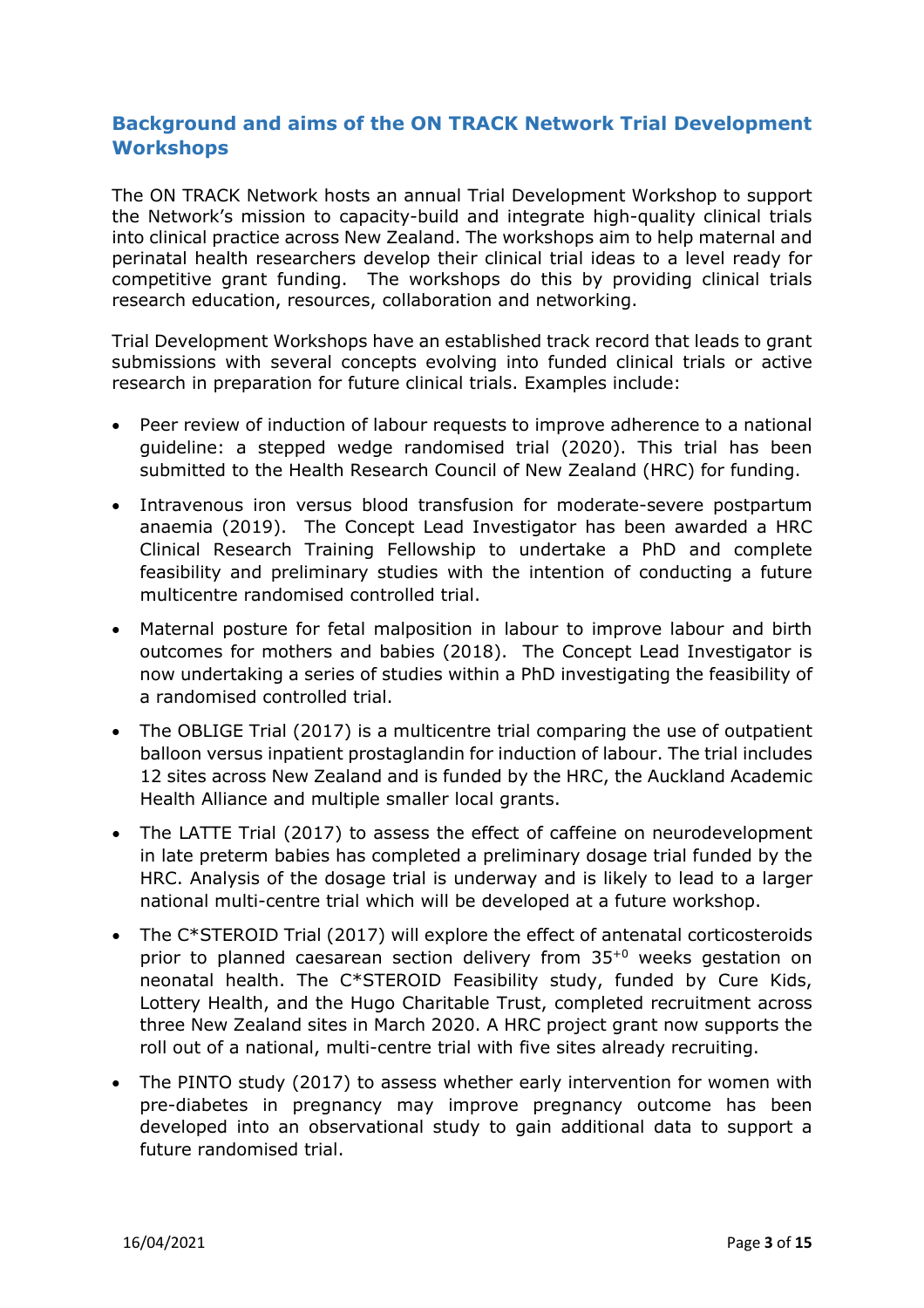# **The 2021 ON TRACK Network Trial Development Workshop**

The fifth ON TRACK Network Trial Development Workshop took place at Auckland City Hospital  $25<sup>th</sup>$  and  $26<sup>th</sup>$  February 2021. It focused on three clinical trial concepts:

- Treatment of **pre-diabetes in pregnancy** (Concept Lead Investigator: Charlotte Oyston).
- **Dressing selection for caesarean section**: a non-blinded randomised controlled trial (Concept Lead Investigator: Simon Scheck).
- The **fetal pillow to reduce maternal and neonatal morbidity** at caesarean delivery (Concept Lead Investigators: Lynn Sadler & Meghan Hill).

In addition to the three trial concepts, **Māori models of pregnancy care** was included as a topic for discussion having been identified as a priority area for research by the recent ON TRACK Network Research Prioritisation Project. The workshop provided the opportunity to host a hui to begin a conversation with Māori clinicians and researchers on how this and other areas of Māori mothers and babies health could be considered in clinical trials research.

## **How the 2021 workshop operated**

Planning for the 2021 workshop followed our standard process which began with promotion of the workshop (see below) and a national call for concept submissions. Submissions of concepts were made using a pro-forma available to download from our website (deadline  $30<sup>th</sup>$  October 2020). Concepts were then reviewed and selected by members of the ON TRACK Network National Executive Committee.

In parallel to the national call, outcomes of the ON TRACK Network Research Prioritisation Project were reviewed to identify additional key priority concepts that could be considered at the workshop.

Preparation included contingency planning in case COVID-19 restrictions were in place at the time of the workshop. At level 1 and 2 restrictions the workshop was planned to proceed as an in-person meeting and physical attendance, which supports networking, was strongly encouraged. At level 3 or 4 restrictions the workshop could be switched to a full on-line platform or hybrid format using Zoom videoconferencing. This resource also enabled the participation of Australian experts as Facilitators given international travel restrictions.

Once the concepts for inclusion were confirmed the workshop programme was devised, uploaded to the ON TRACK Network website and used in promotional material. Faculty members were considered and invited (see below). Requests for sponsorship and funding applications were made. We were successful in securing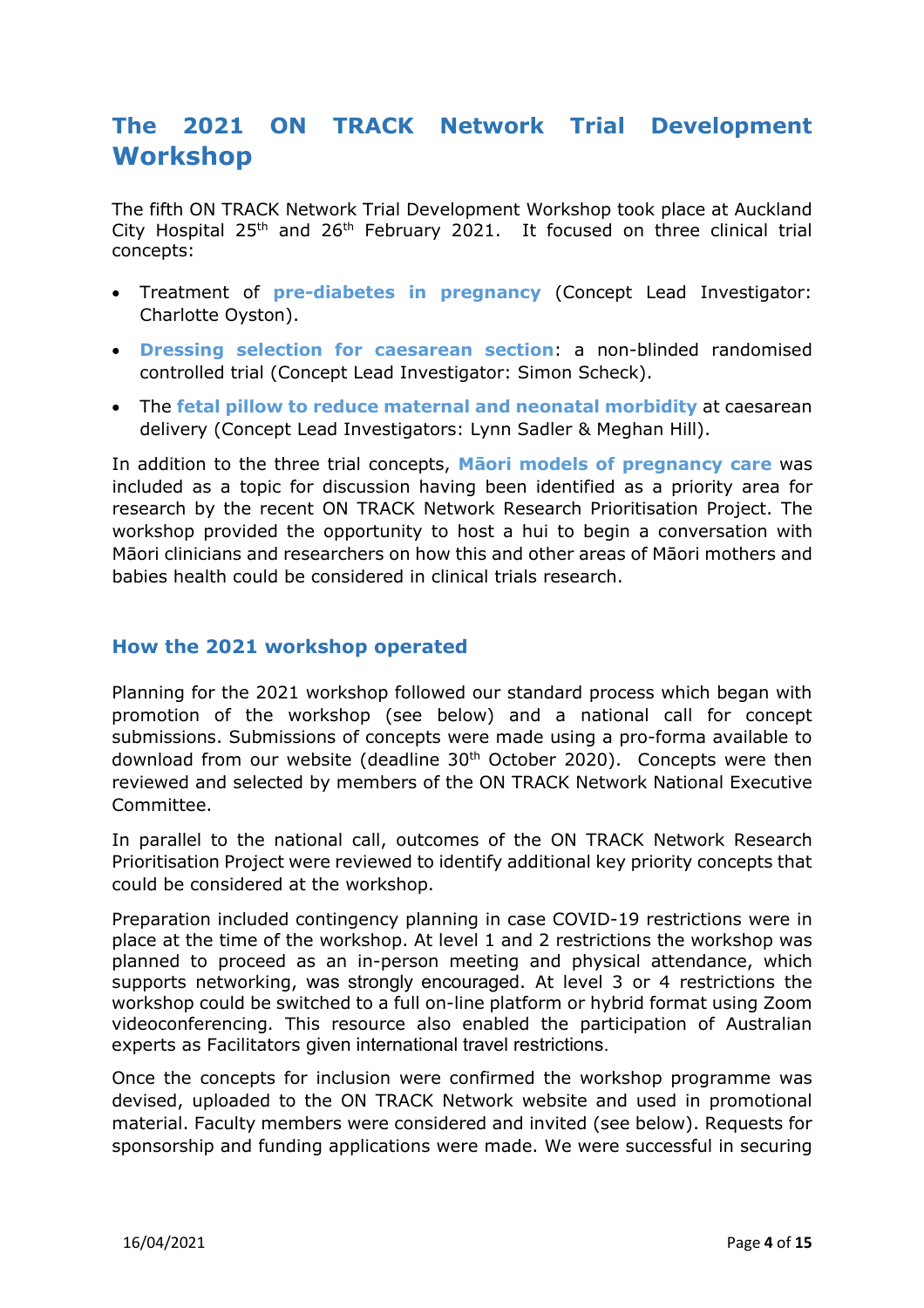sponsorship from the Perinatal Society of New Zealand (PSNZ) and the Paediatric Society of New Zealand (\$1,500 from each).

## **Workshop promotion**

The workshop was promoted via ON TRACK Network newsletters; the Network website; Twitter; Facebook; flyers distributed via email; and by direct verbal and email communications.

Promotion timeline:

- September 2020 newsletter save the date and call for concept submissions
- October 2020 newsletter front page advertising of the workshop and call for submissions
- November 2020 newsletter Registration open
- December 2020 newsletter Promotion of free registration with feedback from previous workshops.
- January 2021 and February 2021 Registration reminders via email (including flyers with details of concepts), Facebook and Twitter.

On the basis of feedback received from last year's workshop, communications targeted medical students (via the Group Services Coordinator, Faculty of Medical & Health Sciences Administration) as well as health professionals and researchers in District Health Boards and University Departments, and members of the Forum for Women & Whānau.

## **Faculty members**

For each concept selected we identified Facilitators identified as experts in the field with content knowledge and/or senior clinical trials experience.

- Treatment of pre-diabetes in pregnancy Rinki Murphy, A/Professor & endocrinologist, University of Auckland.
- Dressing selection for caesarean section Michelle Wise, Senior Lecturer, University of Auckland, and consultant obstetrician and gynaecologist, Auckland City Hospital and Rosalie Grivell, A/Professor and Maternal Fetal Medicine Subspecialist, Flinders University, Adelaide (via Zoom).
- Fetal pillow to reduce maternal and neonatal morbidity at caesarean delivery Billie Bradford, Senior Lecturer (Midwifery), Victoria University, Wellington and Amanda Henry, A/Professor and consultant obstetrician and gynaecologist, University NSW, Sydney (via Zoom).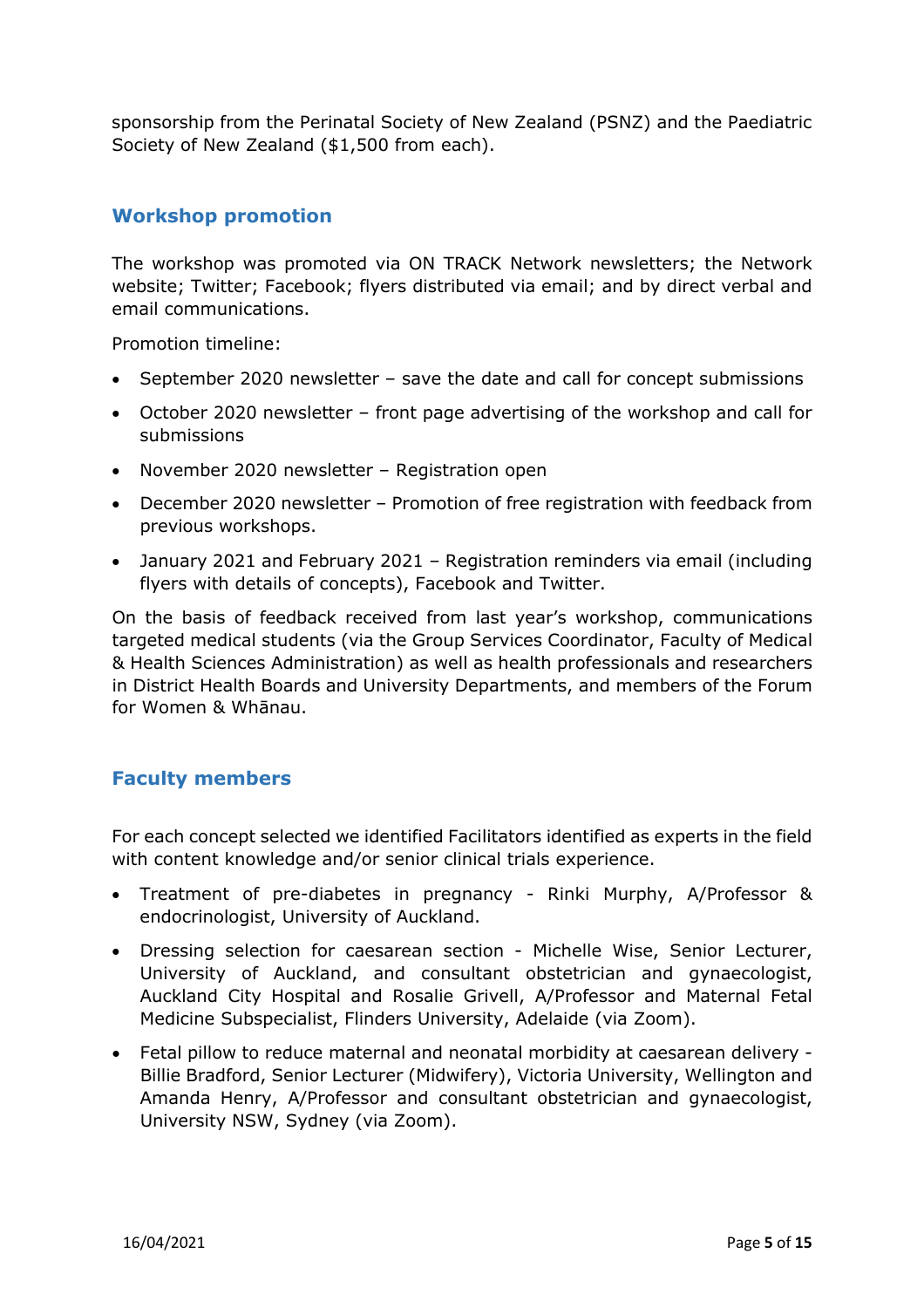Additional faculty experts in health economics, consumer opinion, clinical trial design, funding, and Māori health and research were also invited. Some faculty members\* also took part in the Mock Review Panel.

- Arier Lee\*, Biostatistician, University of Auckland
- Greg Gamble, Biostatistician, University of Auckland
- Thomas Lumley, Professor Biostatistics, University of Auckland
- Helen Wihongi\*, Director Māori Health Research, Waitemata DHB
- Felicity Ware, Hauora Maori Lecturer, Massey University
- Jenny Warren\*, Consumer Representative, ON TRACK Network
- Jessica Steele, Consumer Representative, ON TRACK Network
- Chris McKinlay, Senior Lecturer Neonatology, University of Auckland
- Deborah Schlichting, Research Fellow Health Economics, University of Auckland
- Tara Satyanand, Director of Research & Innovation, Cure Kids
- Caroline Crowther\*, Professor Perinatal Health, University of Auckland
- Dame Jane Harding\*, Professor Neonatology, University of Auckland
- Lesley McCowan\*, Professor Obstetrics and Gynaecology, University of Auckland

## **Registrations and attendance**

Registration for the workshop was free and open to all. Using the ON TRACK Network's Forum for Women & Whānau we actively encouraged consumers to register. Concept Lead Investigators were advised to register their investigator teams and to encourage potential collaborators to attend. The trial concepts selected for the workshop were advertised to encourage attendance by interested clinicians and researchers. Online registration opened in November 2020. We received 90 registrations and 60 of those attended the workshop in person, 8 indicated that they planned to participate by Zoom. The number of Zoom participants varied by session.

## **Pōwhiri**

The workshop was opened with a pōwhiri delivered by Whae Lilla Te Tai from Waitemata District Health Board. All workshop participants contributed with the following:

#### **He Honore**

He hōnore, he korōria,

#### **E Toru Puawai**

E toru puawai o taku putiputi Āroha, tūmananko me te whakapono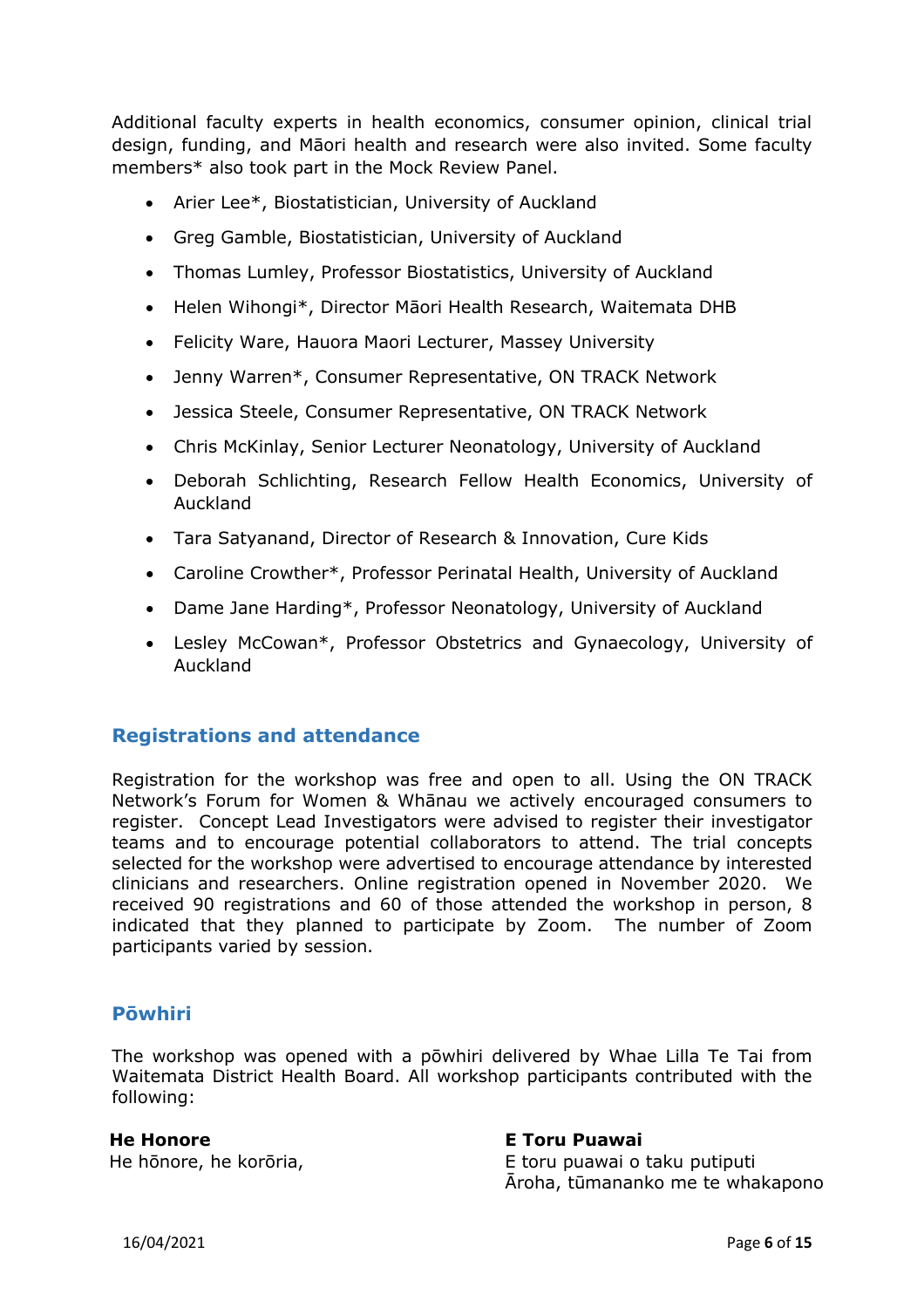Maungārongo ki te whenua Whakaaro pai e, Ki ngā tāngata katoa, Ake ake, ake ake, Amine, Te Atua, te piringa, Toku oranga Toku oranga

Te tino puawai ko te āroha Hei whakawhanaunga i a tātou e

Unuhia i te rito o te harakeke Kei hea ra ia te kōmako e Māu e ui mai he aha te mea pai Māku e ki atu he tangata

## **Introductory presentations**

#### **The ON TRACK Network**

A/Professor Katie Groom presented the background to the ON TRACK Network, its strategic pillars, its structure and key activities. She provided an overview of the workshop and an introduction to faculty members.

#### **How can clinical trials support pae ora?**

Dr Felicity Ware, Māori Advisor on the ON TRACK Network National Executive Committee, gave a presentation considering equity and how Māori engagement in clinical trials may support health and wellbeing of iwi, hāpu, whānau, and Māori communities.

#### **What makes a good study protocol?**

Dr Chris McKinlay presented an introduction to the SPIRIT guideline, components of a successful clinical trial, and practical considerations in setting up and running clinical trials.

#### **Compared to whom? Issues in designing your randomisation**

Professor Thomas Lumley considered and explained the rationale for various models of randomisation for clinical trials including individual, cluster, and stepped wedge designs.

## **Concept pitches, parallel group work & Mock Panel Review**

After the introductory presentations, each Concept Lead Investigator gave a 10 minute 'concept pitch' outlining the idea for their clinical trial and it's development to date. For the concept relating to Māori models of pregnancy care, Associate Professor Katie Groom provided information relating to how this concept was selected, this included provisional results of the ON TRACK Network Research Prioritisation Project and some background to the Carosika Project, Taonga Tuku Iho (national preterm birth project). She noted that this idea was not developed into a trial concept but the focus for the group would be to start a conversation and support further engagement with Māori clinicians and researchers.

Presentation of the concept pitches also enabled workshop participants who were not already part of any concept teams to select which group they would like to join during the parallel small group work sessions. Participants were also able to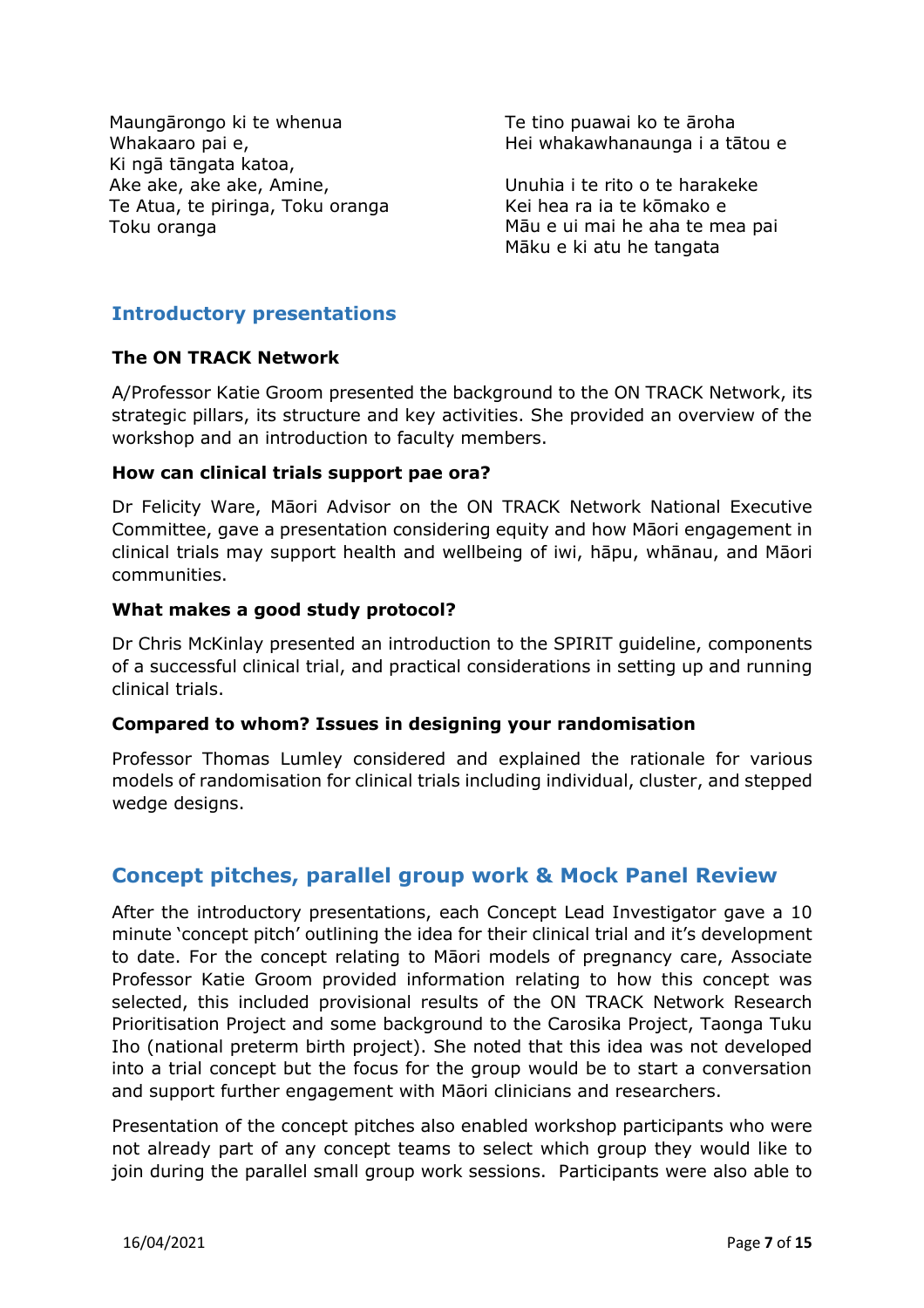circulate around concept groups if they wished to gain broader understanding of the clinical trial development process.

Parallel small group work then took place led by Concept Lead Investigators and guided by Facilitators. Expert faculty members contributed to concept group discussions. Each group was assigned a biostatistician who was able to support the same group throughout the duration of the workshop, other faculty members moved between groups.

At the end of day one, Concept Lead Investigators submitted a 2-3 page summary of progress using an extended submission pro-forma. These were reviewed overnight by the Mock Review Panel reviewers. At the start of day two, each Concept Lead Investigator provided a brief progress summary to the whole group followed by Mock Review Panel critique and limited audience discussion.

Following the Mock Review Panel further parallel small group work discussion extended the trial concept using the feedback given. At the end of the workshop next steps for each group were discussed in a whole audience session. This also included discussion of ways in which the Network may support further development of each trial concept and collectively support trial activities.

## **Network suggested actions**

- To help identify key people to contact as first point of care providers who can disseminate trial information.
- To facilitate engagement with experts as required, e.g. health economist.
- To support engagement with the Forum for Women & Whānau.
- To continue to support meaningful engagement with Māori.

Suggested actions will be discussed at the ON TRACK Network National Executive Committee concerning feasibility, prioritisation and to devise respective actions.

## **Karakia**

The workshop was closed with a karakia led by Whae Lilla Te Tai

**Te Āroha** Te āroha, Te whakapono Me te rangimarie, Tātou tatou e

Te āroha, Te whakapono Me te rangimarie, Tātou tātou e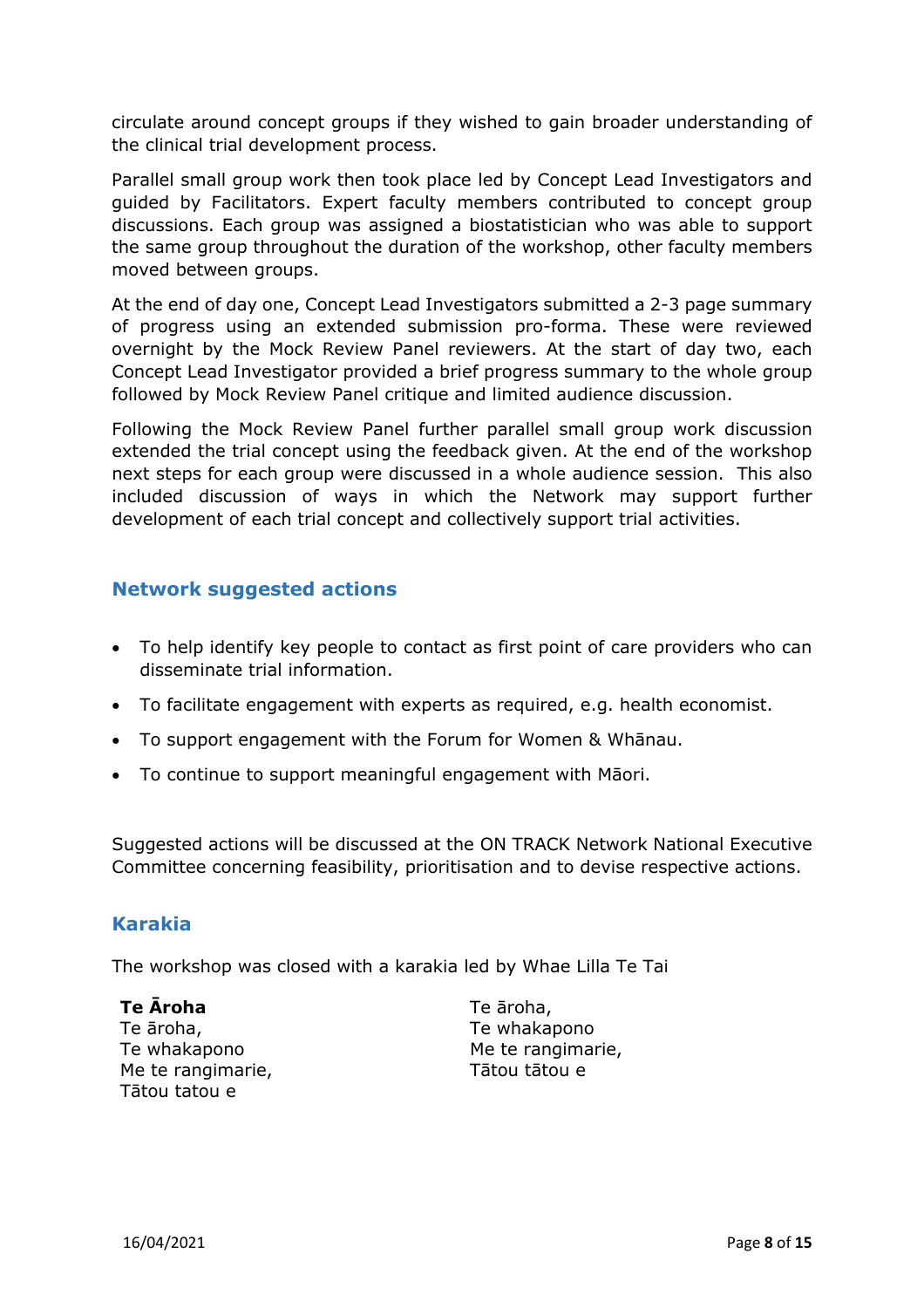## **Workshop evaluation**

Thirty-one out of sixty eight (31/68) individuals who participated in the workshop responded to an evaluation survey which was made available in hard copy during the last session of the workshop and distributed electronically shortly before the close of the workshop.

Participants who completed the survey were as follows:



## **Purpose for attending the workshop:**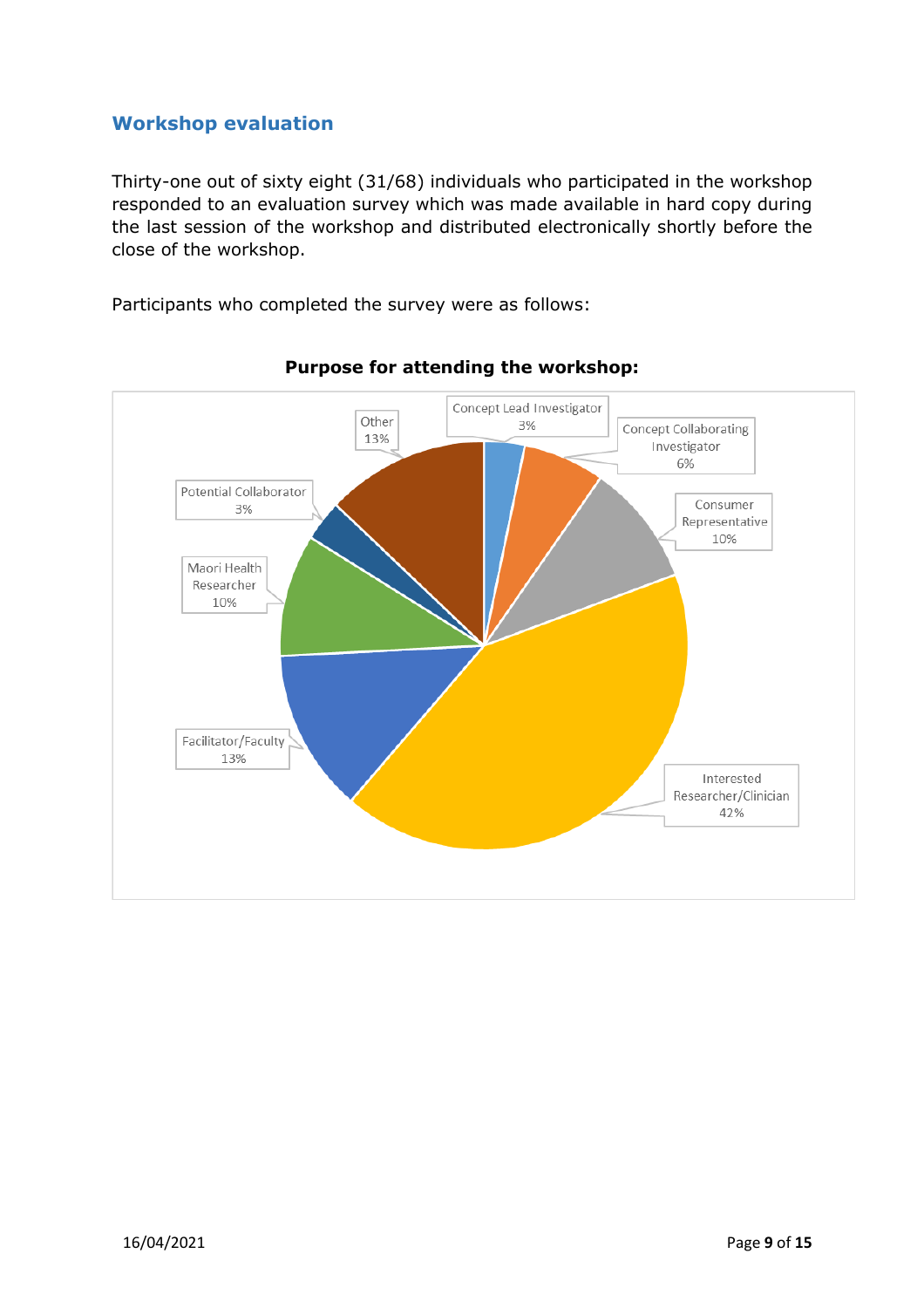

## **Which discipline do you primarily align with?**

Twenty seven out of twenty-eight (27/28) people who answered the question '**Would you attend a similar workshop in the future?**' responded 'yes', with seven of those indicating they would like to attend in the future as a Concept Lead Investigator.

Twenty-four people responded to the question '**What registration fee would you be prepared to pay to attend a future workshop?**' Their responses were:

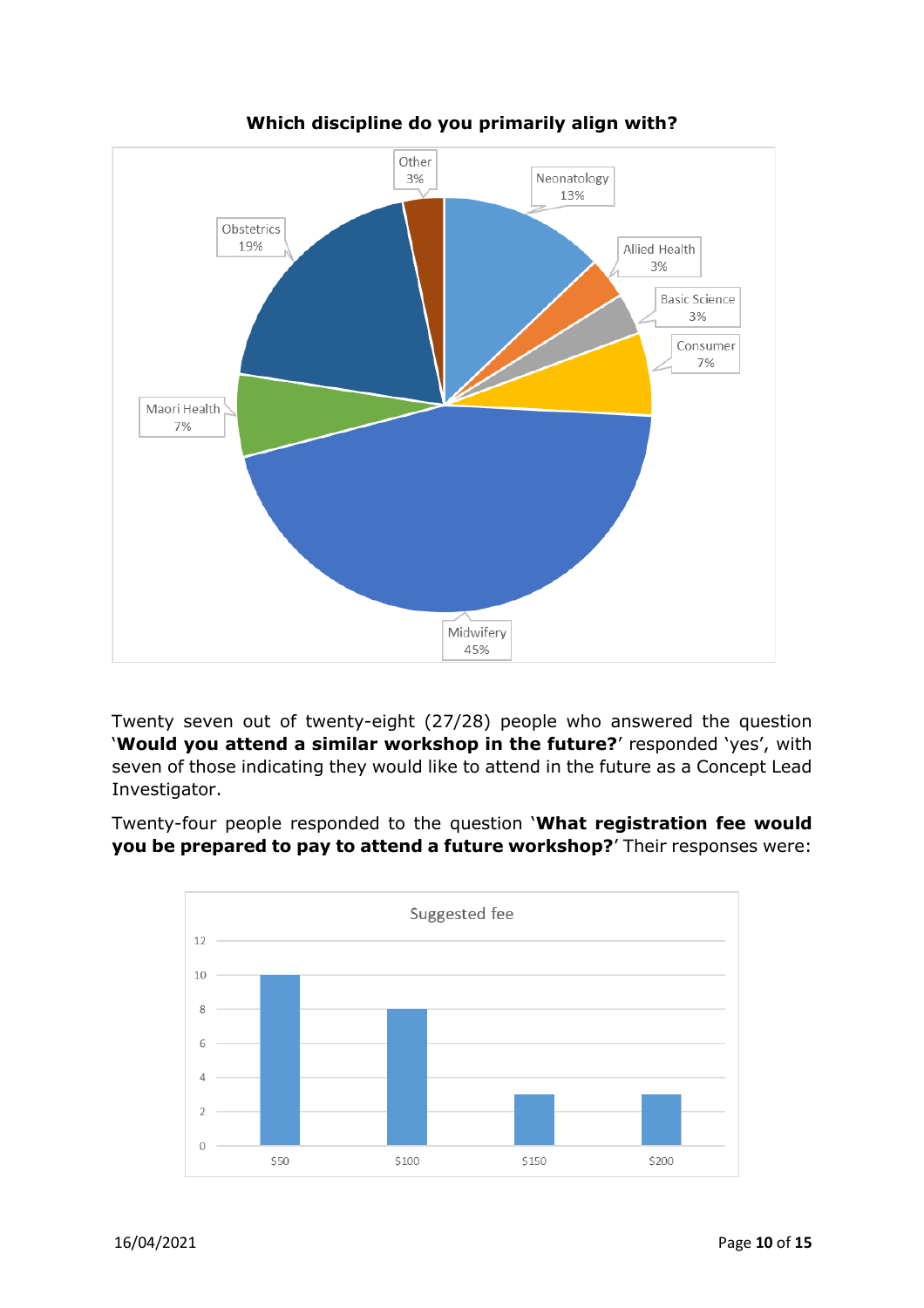Participants were asked to rate workshop items on a scale of 1 (very poor) to 6 (excellent). A summary of ratings from the 31 participants who completed the evaluation is presented below.

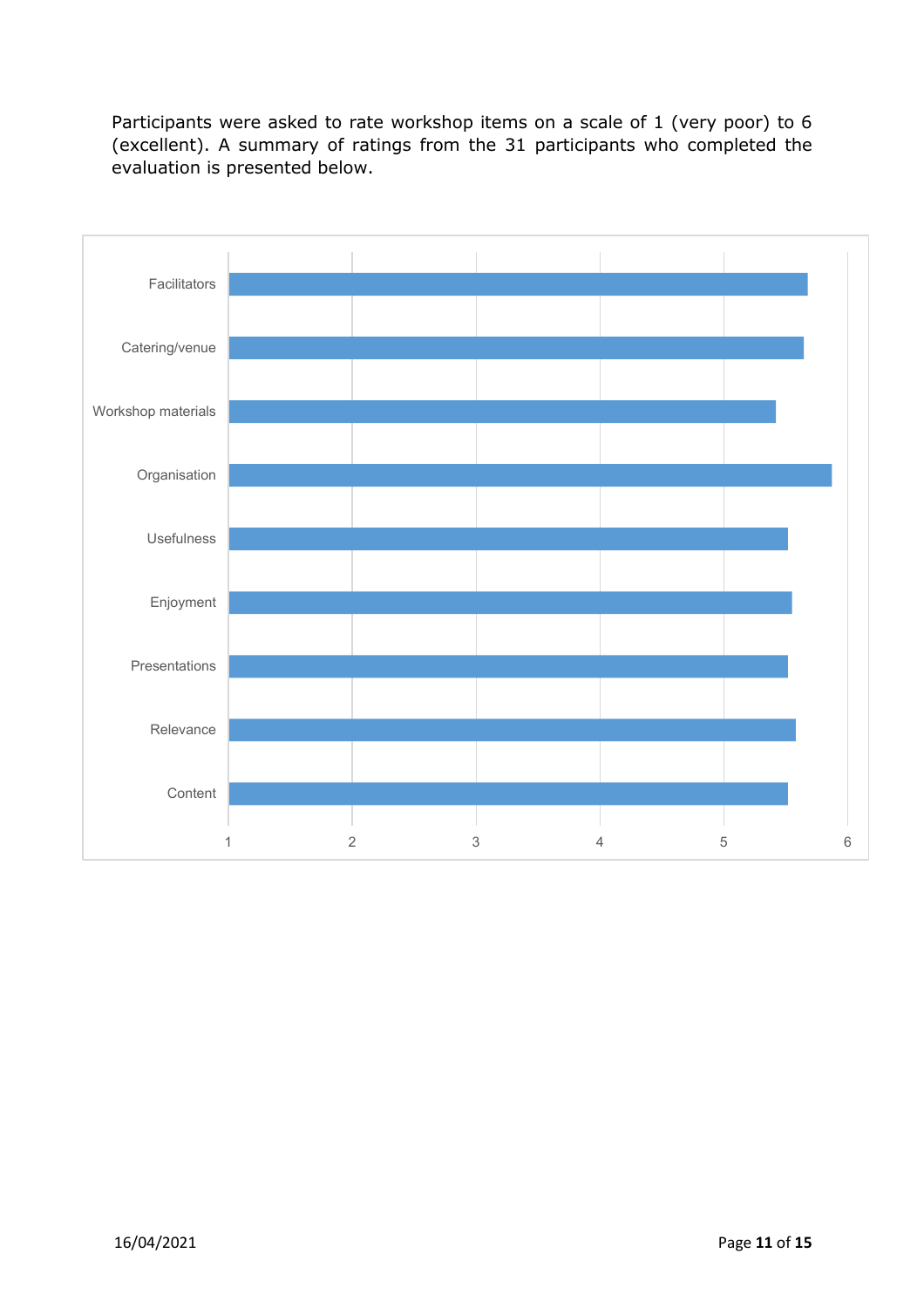Participants were also asked to comment on what they **liked most** about the workshop, what they **liked the least**, and whether they had any **recommendations for future** workshops. Responses are presented below.

#### **What did you like most about the workshop**?

Hearing about what goes into developing a viable research project

Hearing about what clinical trials may be set up, listening to a wide range of expertise

Team panel discussion

Feedback on proposal

Meeting of such fabulous minds and keeping the research networks open

I am currently a medical student and so I found the whole event quite interesting because everything was new to me. I really enjoyed the social aspects of the event, being given the time to talked to older clinicians about their roles and pathway through research. Everyone was very friendly and passionate about research which definitely rubbed off on me, great community of people

Learning about how proposal for research grants are prepared

Opportunity for multi-disciplinary discussions and lots of viewpoints

Supportive positive encouraging environment. Huge number of attendees is inspiring that the Network is flourishing

So useful to have everyone one together, and get expert opinion

Debating trial design

The experts in the room

Collective thinking, problem solving and panel reviews

The ongoing journey to increase Māori participation

Networking

Learning what can be improved for what is currently in place for specific care. Care that will better benefit Māori and PI communities/whanau

Being part of the complex process of nutting out or workshopping research concepts and networking

Networking. Concept groups

Learning opportunity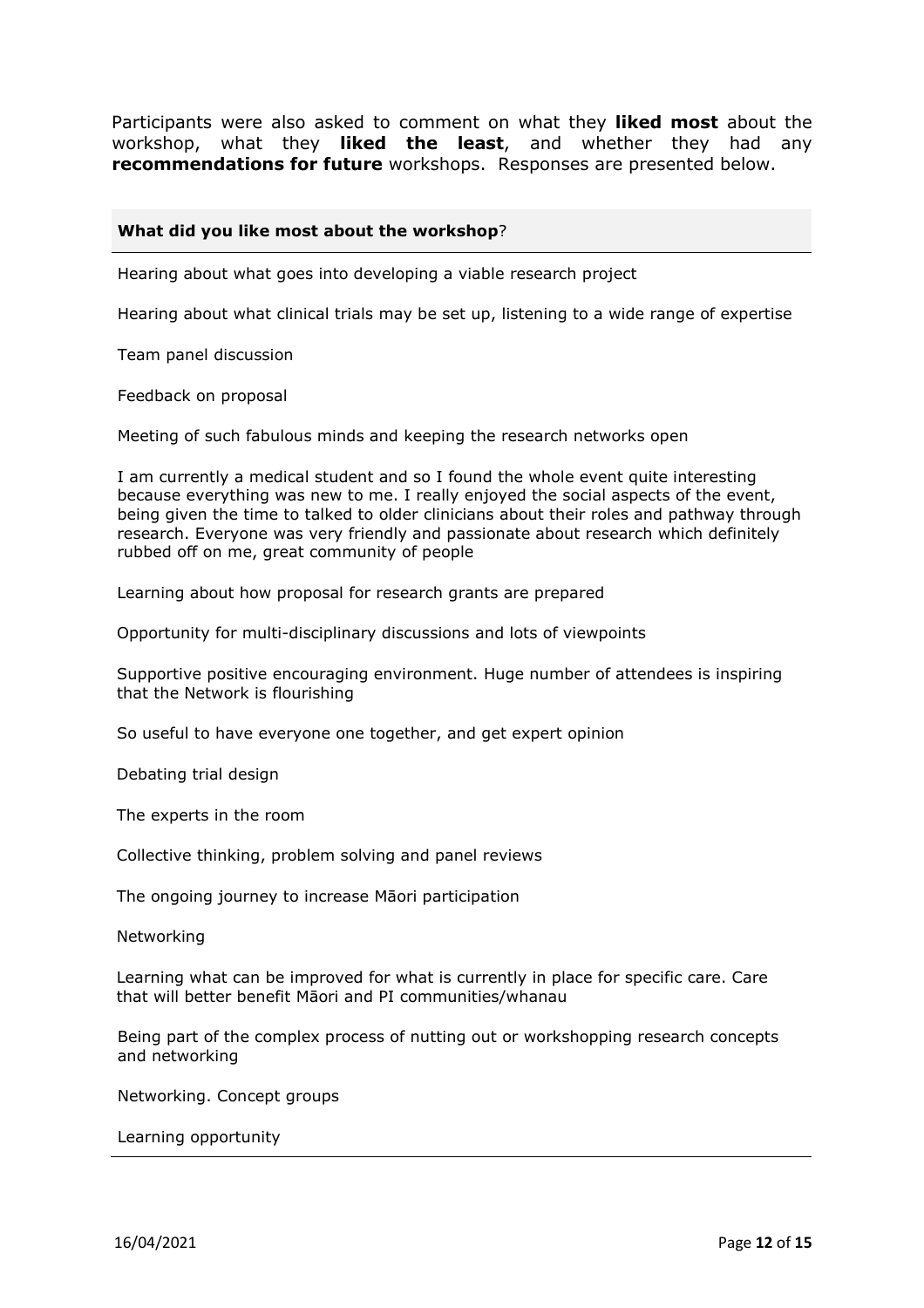#### **What did you like most about the workshop**?

Opportunities to interact and engage with a wide range of professionals, consumers and researchers

Everything

Opportunity to network with other Māori

Collaborative, facilitative environment

Concept leads. Break up discussion

Multidisciplinary

Small group sessions

Discussion between people

I enjoyed the conversations with so many different specialties & feeling like I had meaningful contribution

Learning from feedback panel e.g. for grant application. Learning from group discussions about clinical concerns & consumer & clinician views towards important outcomes and research questions

#### **What did you like least?**

I did not realise this would be the focus. I thought the workshop was focusing on development of a Māori Health Care model

Zoom issues

It would be great to get a bit more feedback from the working groups on other proposals. Perhaps the facilitator or a scribe could keep a record of the positive/negative feedback (whether it was incorporated or not) and present it to the group?

The cost of parking - NOT the fault of the workshop however

I would have liked access to the materials, for example of the second day when the proposals were updated I would have liked an e copy so I could have followed along each a bit more, and written down notes. A lot of the discussion was very clinician specific which I thought was great, but I would have liked a copy of material so I could have had a framework by which to refer to

Not being informed that the one topic I had really come for was intended for our Māori colleagues and not really anyone else

Missed having the expert Australians in the room (and too cold)

Break-out sessions were a little meandery at times

Too cold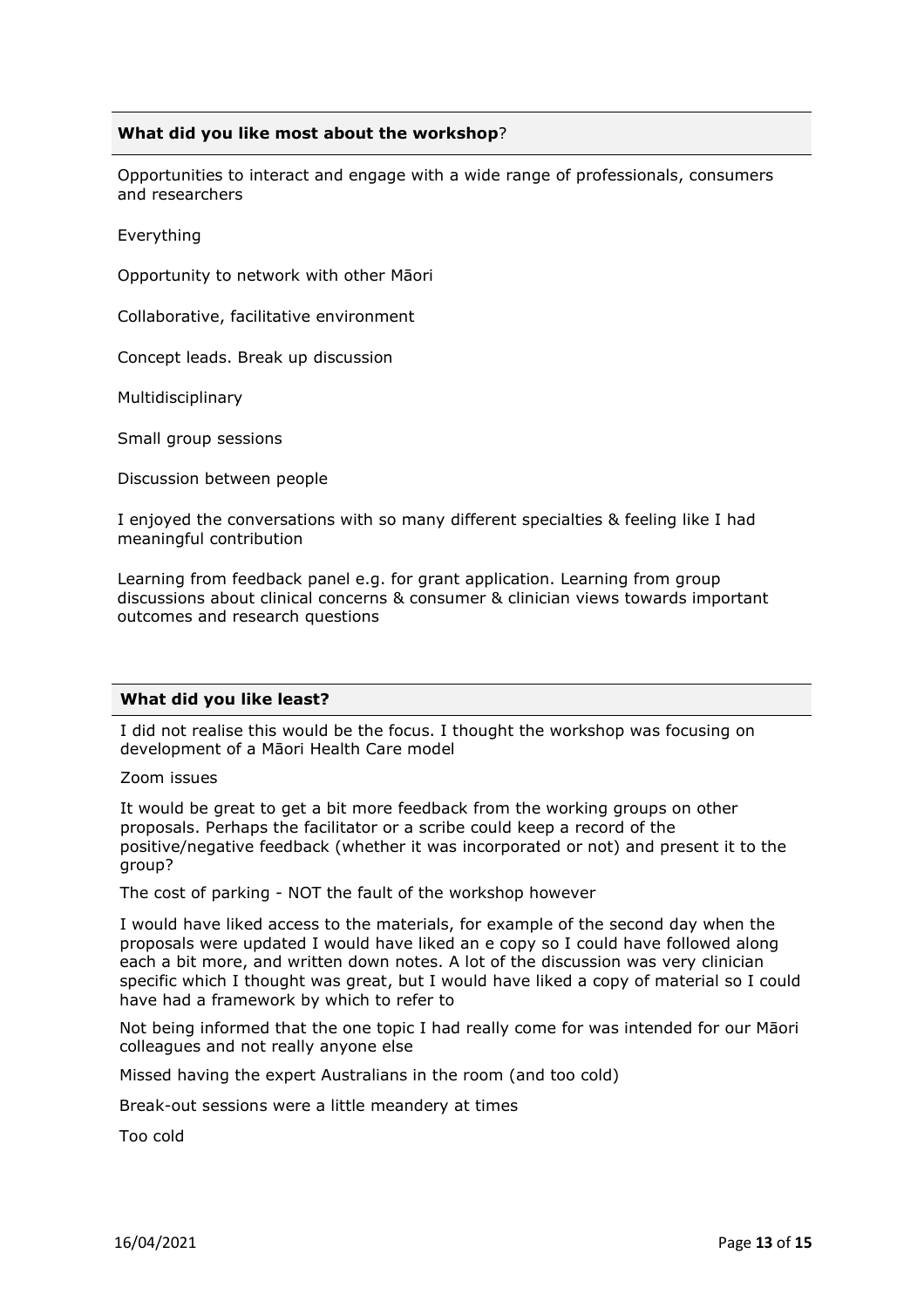Me personally, not having a medical background or education within any health sectors - so having little knowledge myself, is the least liked for me

Not enough G.F food. No GF morning tea. Very little GF food at lunchtime

#### **Do you have any recommendations for future workshops?**

Kindly send the slides presented in the workshop especially of the eminent speakers. It will provide a firm background for the researchers

I would really like an update on where the presentations from the prior few years have ended up

Perhaps start earlier on the first day and then give the presenters more time to rework their revised concepts for the next day

I don't think from a student perspective I would change it. I appreciated just observing experts at work, learning via observation. Great effort on conference would definitely come back, love to see where these projects even up in a year's time, would definitely recommend to other medical students

Be really clear in the intentions and what audience you are aiming for each topic

Slightly longer group time day two

Bit more preparation for the powhiri

Really experienced facilitators

Try to get DHB leaders/ managers involved

Question 10 is hard to answer. I usually charge overhead costs - so a two day hui with 2 lunches and 4 morning teas and cost of the venue x 100-200 people- \$200 is probably not enough

Longer initial presentations of concepts. Circulate plan of studies with workshop documents

Mock Review Panel - it would be good to give consumer & Māori researchers' equal opportunity to speak first. Not always clinical triallists

There needs to be a midwife researcher on the panel

Consider having midwifery (clinician) and Pacifica member included on panel. Would be happy to get my own lunch, saves costs for catering

Keep doing them

It would be great if the slides can be emailed

More breakout sessions